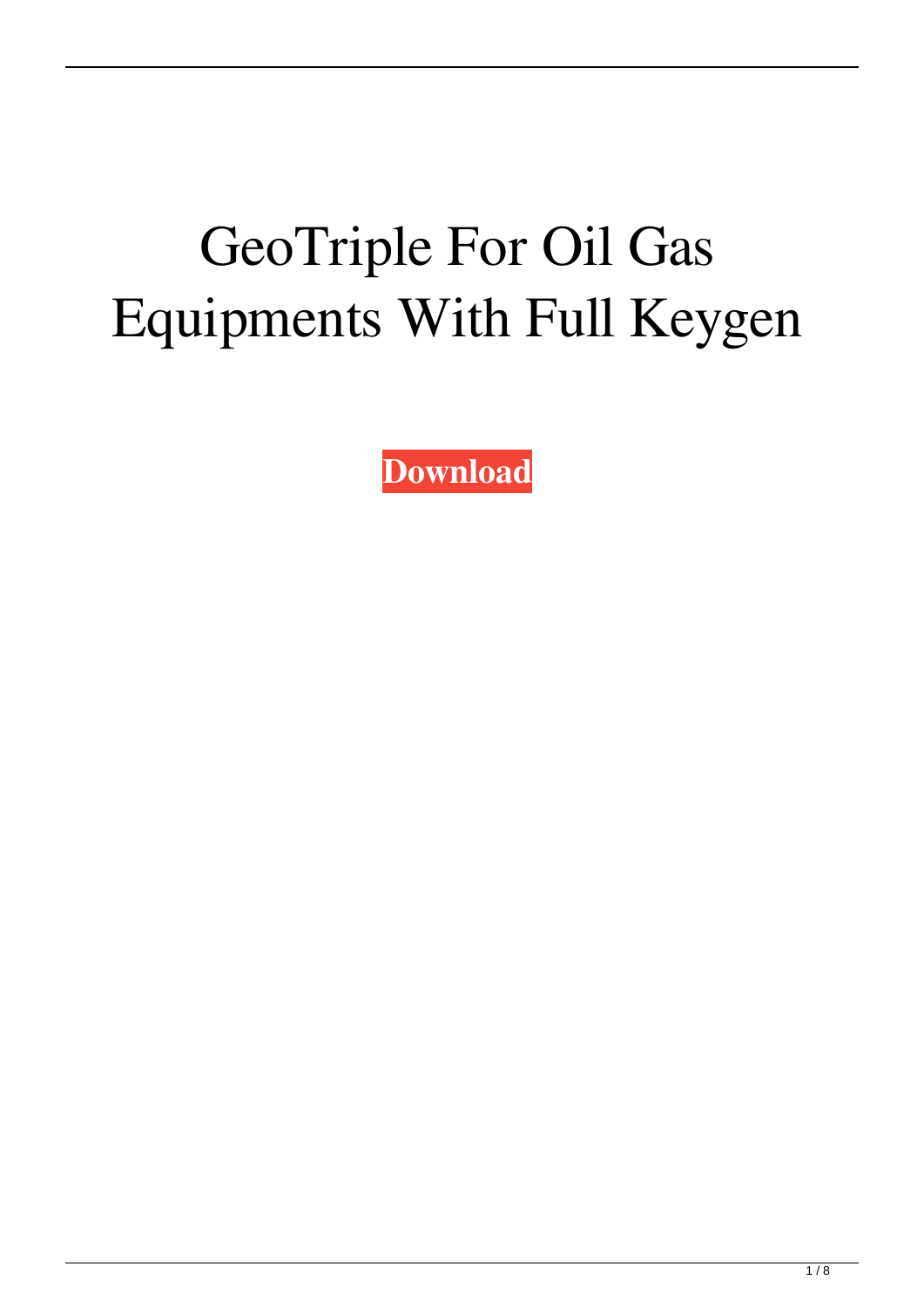**GeoTriple For Oil Gas Equipments Crack (Updated 2022)**

**GeoTriple For Oil Gas Equipments Crack+ [Win/Mac] 2022 [New]**

#### 77a5ca646e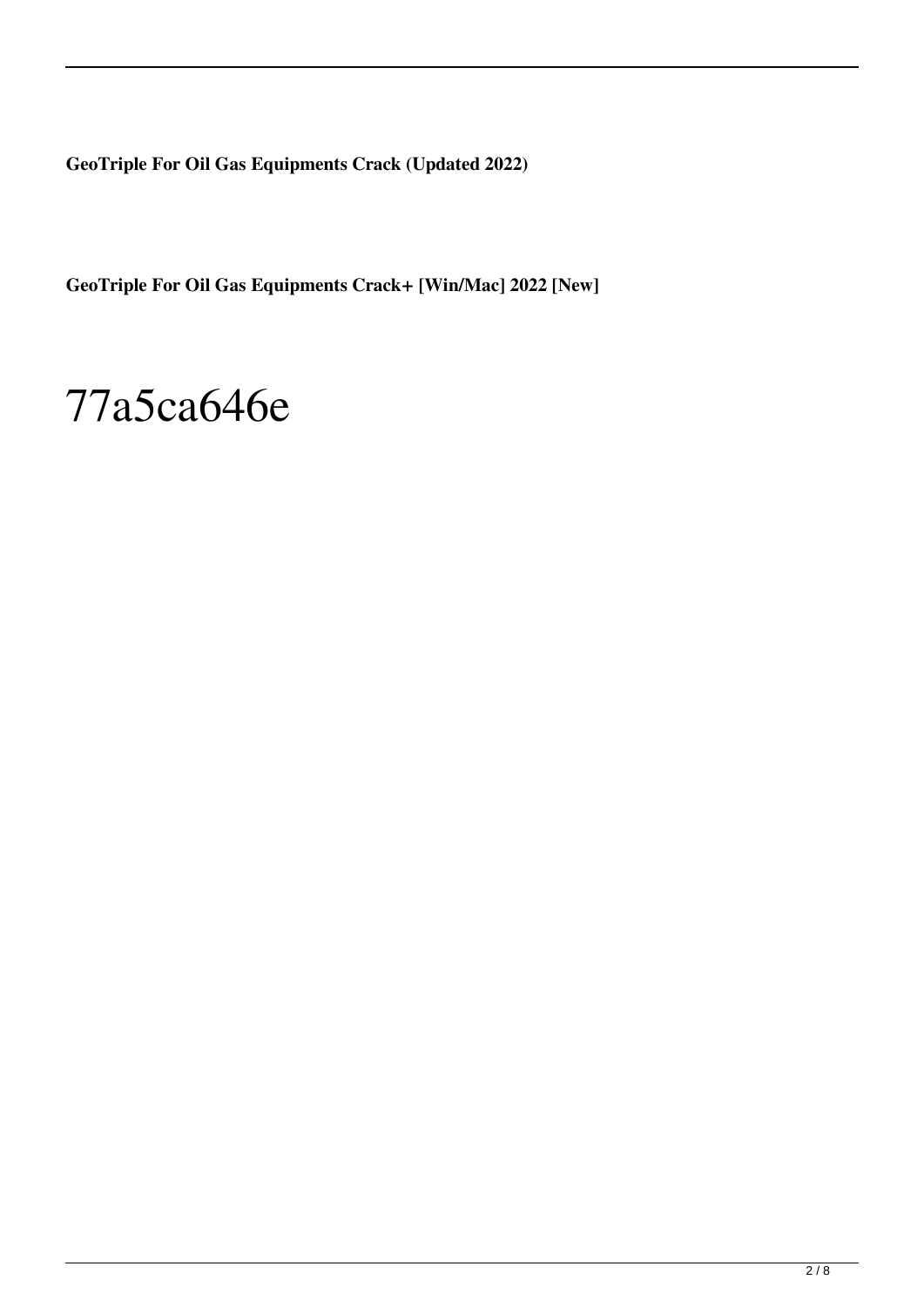**GeoTriple For Oil Gas Equipments Crack Activation Code With Keygen**

**What's New in the GeoTriple For Oil Gas Equipments?**

GeoTriple for Oil&Gas Equipments will help you to import data from you oil and gas companies. These data will include the following: Geographical coordinates of production locations, wells and equipment; production data, including number of barrels of oil produced, number of gas produced and of condensate; production data, including number of barrels of oil produced, number of gas produced and of condensate; capacity of well equipment; well failure data; operator's notes. What is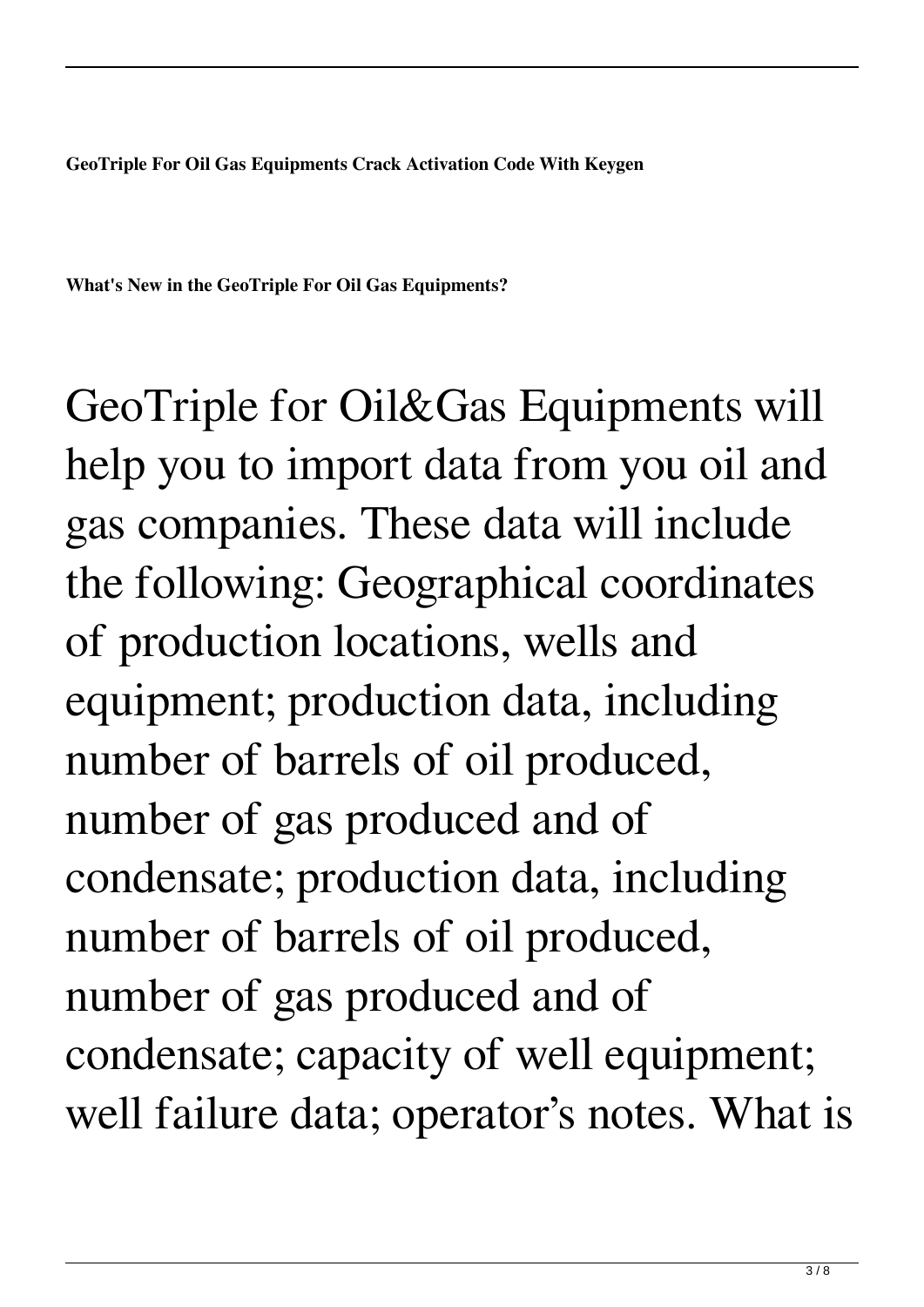### in a typical well records file? GeoTriple for Oil&Gas Equipments is designed to handle the geospatial data from well records, which typically include the following components: Geographic coordinates of the wells, the equipment and the operation points; Well name and well data; Well production data; Well production data and figures of merit; Production records; Well failure data; Operator notes. GeoTriple for Oil&Gas Equipments is a powerful tool that

enables you to access the data, organize and present them in a way that is easy to understand and use. GeoTriple for Oil&Gas Equipments main features: geospatial tools accurate location of the wells, equipment and operation points;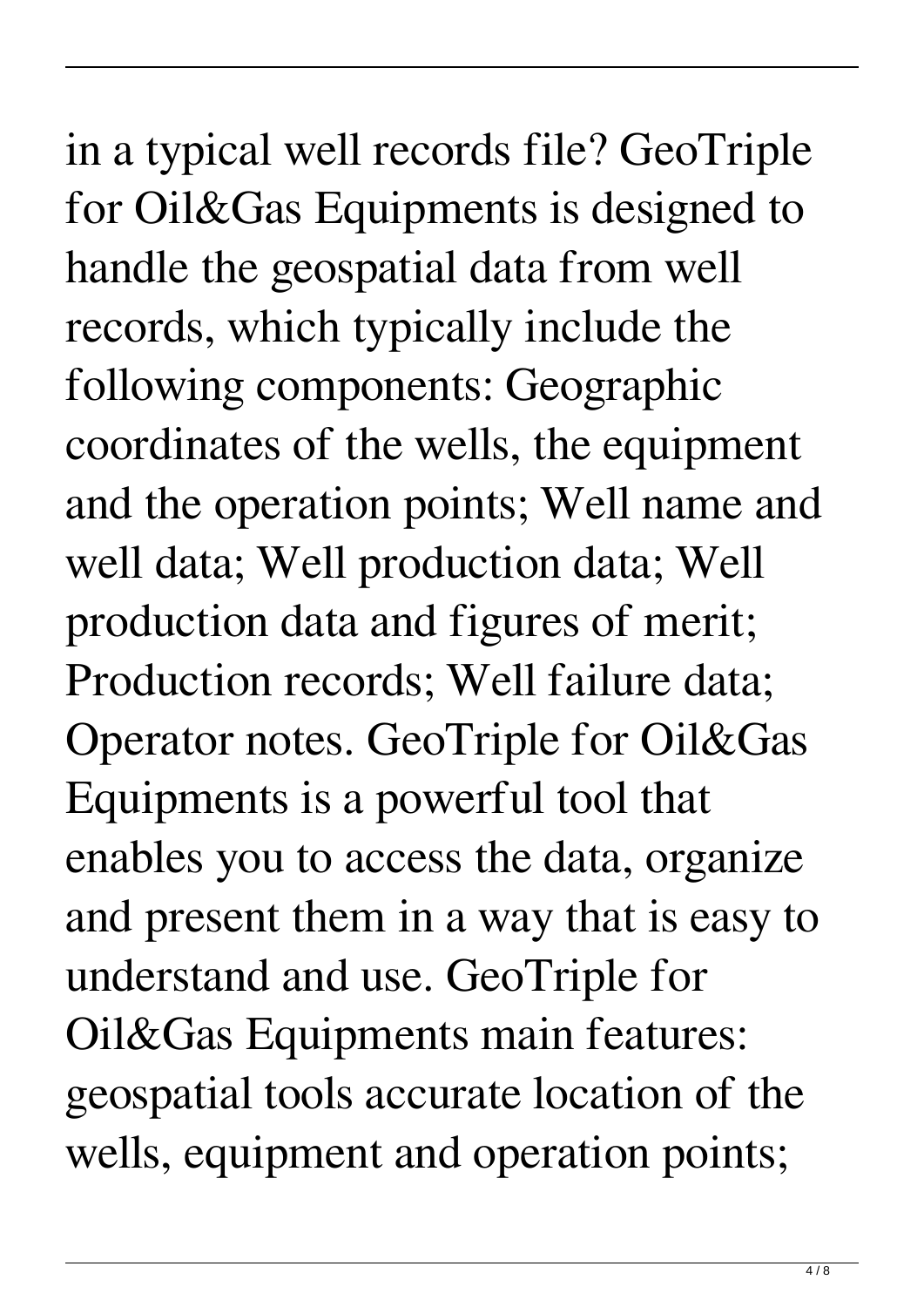# read and edit well records; search the recorded data by parameters; organize

and categorize the geospatial data of the wells and equipments; compute production factors; compute production figures of merit. access and update well data geo-coordinates of wells, equipment and operation points; access and update well data, including the well name and well data; update well production data; update well production figures of merit; update well failure data; update well notes. Accuracy GeoTriple for Oil&Gas Equipments operates as a standard Java application, that runs on all major platforms. As a Java application, GeoTriple for Oil&Gas Equipments has the advantage of a high speed of response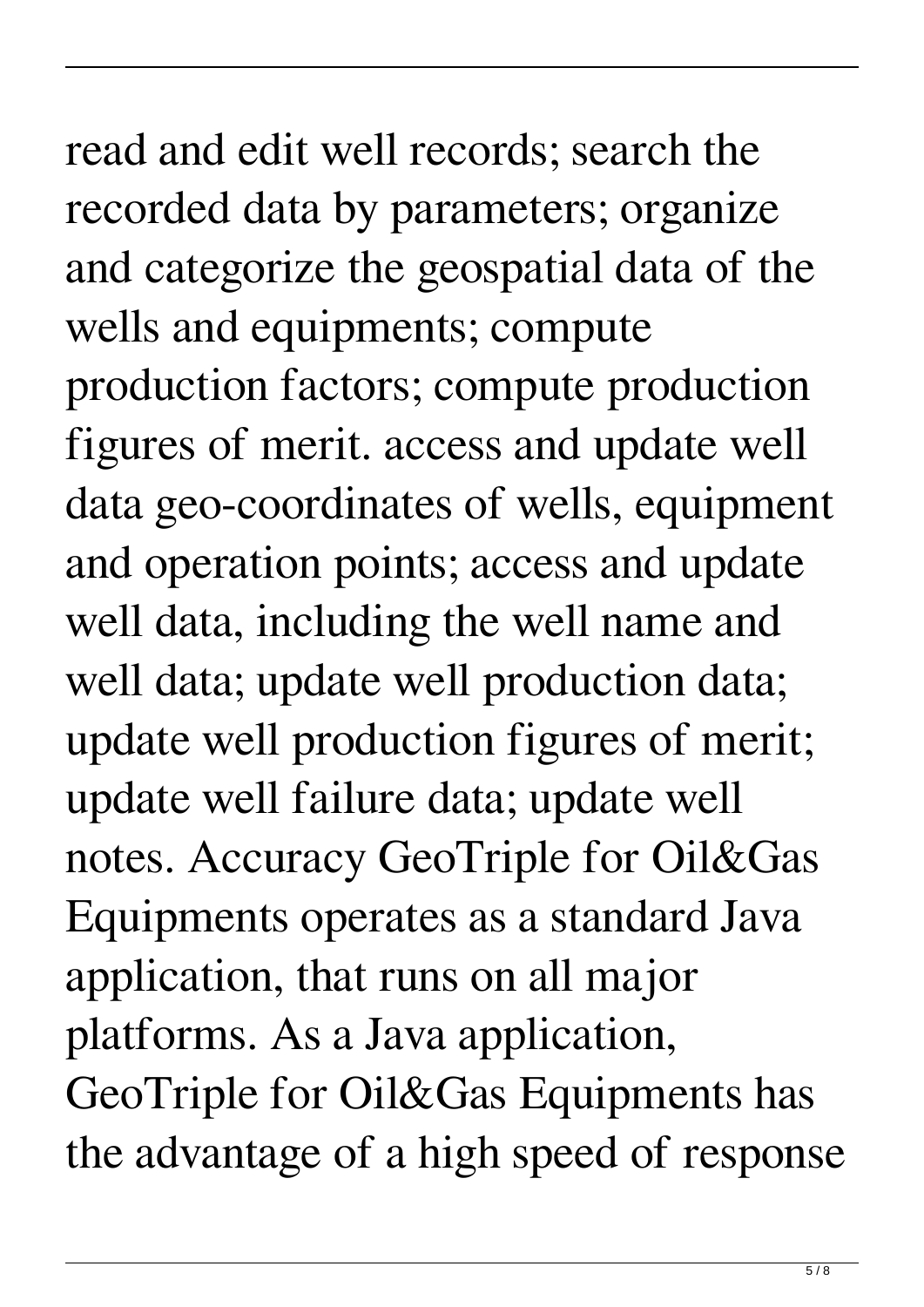### and overall operational stability, since it is a single process application. As a Java application, GeoTriple for Oil&Gas Equipments offers the following advantages: GeoTriple for Oil&Gas Equipments will handle the geospatial data from well records, which typically include the following components: Geographic coordinates of the wells, the equipment and the operation points; Well name and well data; Well production data; Well production data and figures of merit; Production records; Well failure data; Operator notes. How to install GeoTriple for Oil&Gas Equipments? Geo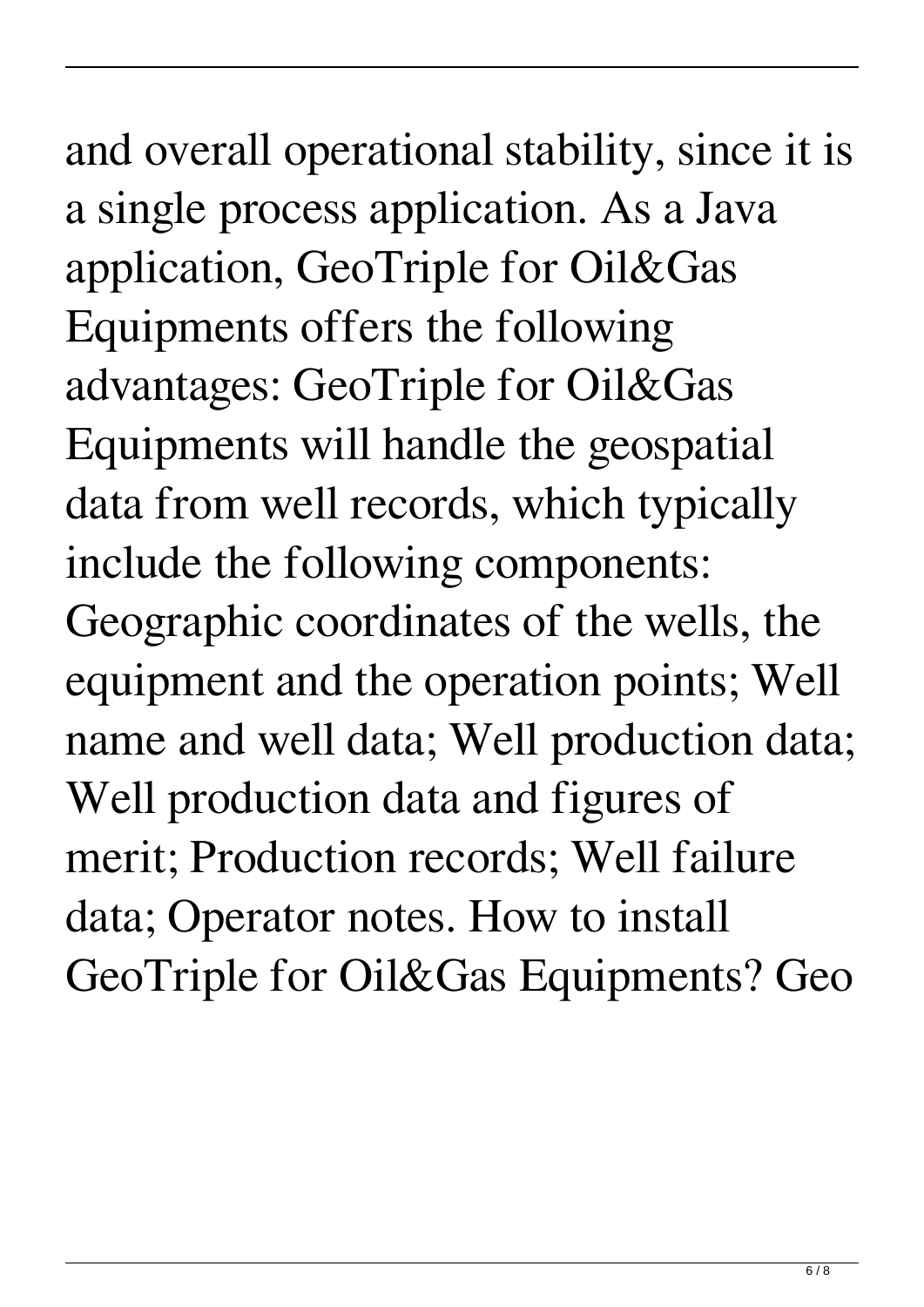Minimum: OS: Windows XP, Windows Vista, Windows 7 Processor: 1.0 GHz Dual Core, AMD Athlon 64 Memory: 1 GB RAM ( 2 GB recommended for optimal performance ) Graphics: Microsoft DirectX 10 compatible graphics card with 1 GB of VRAM DirectX Version: DirectX 9.0c compatible graphics card with 1 GB of VRAM Hard Drive: 300 MB of free space for installation Sound Card: DirectX 10 compatible sound card with 4 channel stereo speakers Other: Internet Explorer 8.0 or